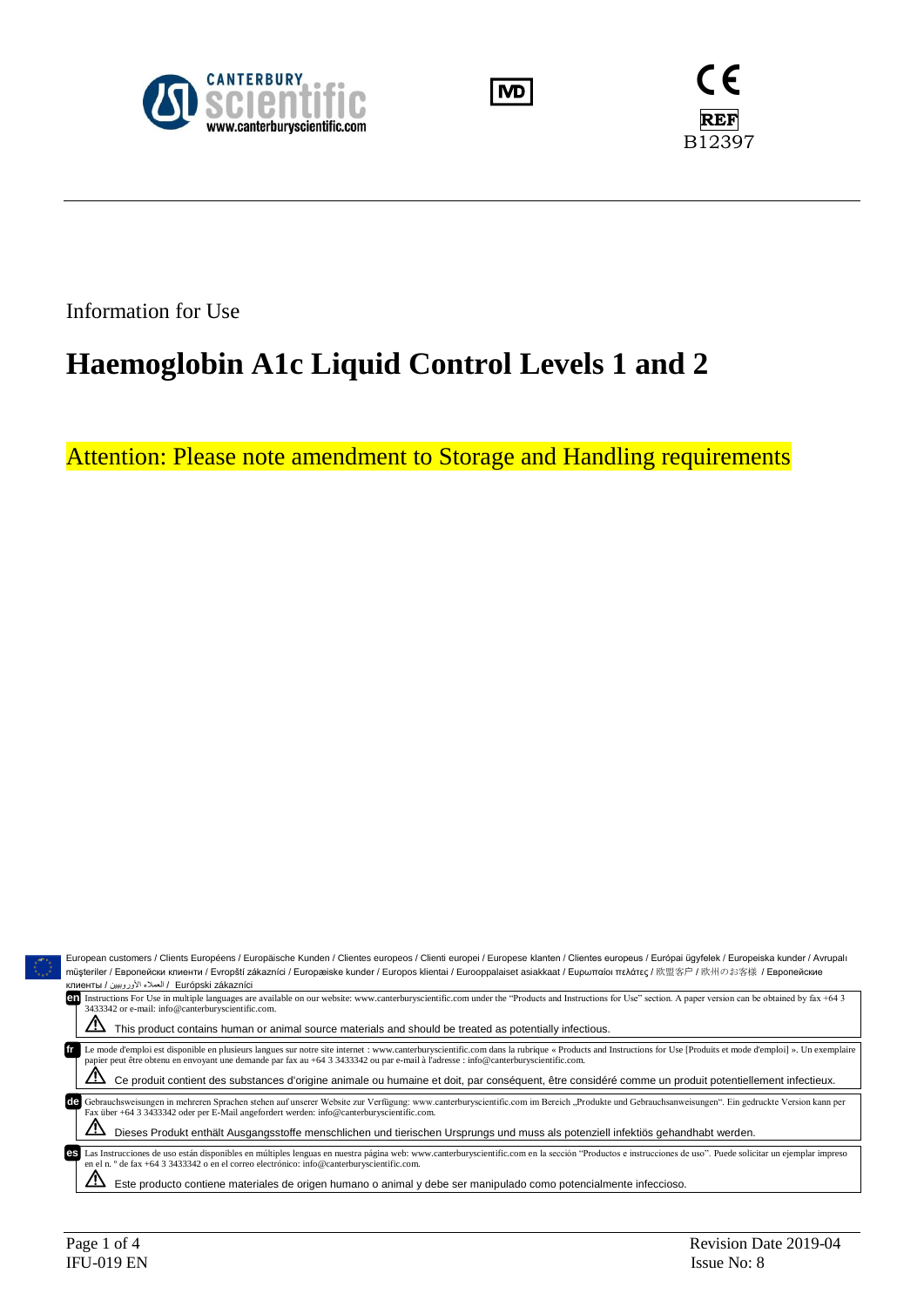|    | Sul nostro sito Web sono disponibili le istruzioni per l'uso in varie lingue: www.canterburyscientific.com nella sezione "Products and Instructions for Use" (Prodotti e istruzioni per l'uso).<br>E possibile ricevere una versione cartacea inviando un fax al numero +64 3 3433342 o scrivendo un'e-mail all'indirizzo: info@canterburyscientific.com.         |
|----|-------------------------------------------------------------------------------------------------------------------------------------------------------------------------------------------------------------------------------------------------------------------------------------------------------------------------------------------------------------------|
|    | Questo prodotto contiene materiali di origine umana o animale e deve essere trattato come potenzialmente infettivo.                                                                                                                                                                                                                                               |
| mı | Op onze website is de gebruiksaanwijzing in meerdere talen beschikbaar: zie www.canterburyscientific.com onder het gedeelte "Producten en gebruiksaanwijzingen". Gedrukte versies kunnen worden<br>aangevraagd via fax +64 3 3433342 of e-mail: info@canterburyscientific.com.                                                                                    |
|    | Dit product bevat materialen van menselijke en dierlijke oorsprong en moet worden behandeld als mogelijk infectieus.                                                                                                                                                                                                                                              |
|    | No nosso site da internet, poderá encontrar Instruções de Utilização em várias línguas: www.canterburyscientific.com na secção "Produtos e Instruções de Utilização". Poderá obter uma versão em papel pelo<br>fax +64 3 3433342 ou e_mail: info@canterburyscientific.com.                                                                                        |
|    | Este produto contém materiais de origem humana ou animal e deve ser considerado como potencialmente infeccioso.                                                                                                                                                                                                                                                   |
|    | A Használati utasítás több nyelven elérhető honlapunkon a www.canterburyscientific.com címen, a "Products and Instructions for Use" (Termékek és Használati utasítások) című részben.<br>A nyomtatott verzió fax (+64 3 3433342) vagy e-mail (info@canterburyscientific.com) útján szerezhető be.                                                                 |
|    | Ez a termék emberi, illetve állati forrásból származó anyagokat tartalmaz, és potenciálisan fertőző anyagként kell kezelni.                                                                                                                                                                                                                                       |
|    | Bruksanvisning på flera språk finns på vår hemsida: www.canterburyscientific.com under avsnittet "Produkter och bruksanvisningar". En pappersversion kan erhållas via fax +64 3 3433342 eller e--post:<br>info@canterburyscientific.com.                                                                                                                          |
|    | Denna produkt innehåller material av humant eller djurursprung och ska behandlas som potentiellt smittsam.                                                                                                                                                                                                                                                        |
| tu | Birçok dilde Kullanım Talimatları Web sitemizde mevcuttur: "Products and Instructions for Use" (Urünler ve Kullanım Talimatları) bölümü altında www.canterburyscientific.com adresinde. Basılı sürüm<br>faks $+64$ 3 3433342 veya e-posta ile sağlanabilir: info@canterburyscientific.com.                                                                        |
|    | Bu ürün insan veya hayvan kaynaklı materyaller içermektedir ve potansiyel olarak bulaşıcı olduğu düşünülerek işlem yapılmalıdır.                                                                                                                                                                                                                                  |
|    | Инструкциите за употреба на различни езици можете да намерите на нашия уебсайт: www.canterburyscientific.com в раздел "Products and Instructions for Use" ("Продукти и инструкции за<br>употреба"). Можете да се сдобиете с техния хартиен вариант чрез факс +64 3 3433342 или на имейл: info@canterburyscientific.com.                                           |
|    | Този продукт съдържа материали от човешки или животински произход и следва да се третира като потенциално зара̀зен.                                                                                                                                                                                                                                               |
|    | Návod k použití v několika jazycích je k dispozici na našich webových stránkách: www.canterburyscientific.com v části "Výrobky a návod k použití". Tištěnou verzi lze získat faxem<br>+64 3 3433342 nebo e--mailem: info@canterburyscientific.com.                                                                                                                |
|    | Tento výrobek obsahuje lidské nebo zvířecí zdrojové materiály a musí tedy být považován jako potenciálně infekční.                                                                                                                                                                                                                                                |
|    | EEI Brugsanvisninger er tilgængelige på flere sprog på vores website: www.canterburyscientific.com i sektionen "Products and Instructions for Use". En trykt udgave kan fås via fax ved henvendelse på tlf. +64 3<br>3433342 eller e-mail: info@canterburyscientific.com.                                                                                         |
|    | Dette produkt indeholder humane eller animalske kildematerialer og skal behandles som potentielt infektiøst.                                                                                                                                                                                                                                                      |
|    | Naudojimo instrukcijas keliomis kalbomis galima rasti mūsų interneto svetainėje www.canterburyscientific.com, skyriuje "Produktai ir naudojimo instrukcijos". Popierinę versiją galima gauti faksu +64 3                                                                                                                                                          |
|    | 3433342 arba el. paštu info@canterburyscientific.com.<br>Sio produkto sudėtyje yra žmogaus ir gyvūnų kilmės medžiagų, todėl jį reikia laikyti potencialiai infekciniu.                                                                                                                                                                                            |
| ft | Sivustoltamme löytyy käyttöohjeet useilla eri kielillä: www.canterburyscientific.com, osa "Tuotteet ja käyttöohjeet". Voit hankkia tulostetun version faksaamalla numeroon +64 3 3433342 tai lähettämällä                                                                                                                                                         |
|    | sähköpostia osoitteeseen: info@canterburyscientific.com.<br>Tämä tuote sisältää ihmis- tai eläinperäisiä lähdemateriaaleja ja sitä on käsiteltävä mahdollisen tartuntavaaran aiheuttavana tuotteena.                                                                                                                                                              |
| el | Οδηγίες χρήσης σε διάφορες γλώσσες είναι διαθέσιμες στον δικτυακό τόπο μας: www.canterburyscientific.com στην ενότητα «Προϊόντα και οδηγίες χρήσης». Έντυπη μορφή μπορεί να ληφθεί μέσω φαξ<br>+64 3 3433342 ή e--mail: info@canterburyscientific.com.                                                                                                            |
|    | Αυτό το προϊόν περιέχει υλικά ανθρώπινης ή ζωικής προέλευσης και πρέπει να αντιμετωπίζεται ως δυνητικά μολυσματικό.                                                                                                                                                                                                                                               |
|    | Other customers / Autres clients / Andere Kunden / Otros clients / Altri clienti / Overige klanten / Outros clients / Más ügyfelek / Andra kunder / Diğer müşteriler / Други клиенти / Ostatní<br>zákazníci / Andre kunder / Kiti klientai / Muut asiakkaat / Άλλοι πελάτες / 其他客户 / その他の地域のお客様 / Прочие клиенты /                                                |
|    | 在本公司网站上提供多种语言版本的《产品使用说明书》,网址 www.canterburyscientific.com;在网站首页的"Products and Instructions for Use"(产品与使用说明书)                                                                                                                                                                                                                                                     |
|    | 部分,可找到这些文档。纸质印刷版本可发传真至+64 3 3433342 或发送电子邮件至 info@canterburyscientific.com                                                                                                                                                                                                                                                                                        |
|    | $\Delta$<br>本产品含有人或动物来源的材料,应作为潜在传染性材料对待。                                                                                                                                                                                                                                                                                                                          |
|    | 他言語版の「ご使用上の注意」を当社ウェブサイト (www.canterburyscientific.com) の「Products and Instructions for Use」セクションで入手できます。印刷版はファ<br>ックス(+6433433342)又は電子メール(info@canterburyscientific.com)で入手できます。                                                                                                                                                                                  |
|    | <u>/ \</u><br>本製品にはヒト又は動物由来の原料が含まれているため、感染症の可能性があるものとしてお取り扱いください。                                                                                                                                                                                                                                                                                                 |
|    | Инструкции по эксплуатации на разных языках имеются на нашем интернет-сайте: www.canterburyscientific.com в разделе Products and Instructions for Use (Продукция и инструкции по<br>эксплуатации). Бумажную версию можно получить по факсу: +64 3 3433342 или электронной почте: info@canterburyscientific.com.                                                   |
|    | <u>/I</u><br>Данный препарат содержит материалы человеческого или животного происхождения и должен рассматриваться как потенциально                                                                                                                                                                                                                               |
| ar | инфицированный.<br>تتوفر إرشادات الاستخدام بعدة لغات على موقعنا على ويب: www.canterburyscientific.com قسم "العنتجات وإرشادات الاستخدام". يمكن الحصول على نسخة ورقية بالفاكس على رقم +66 3433342 أو بالبريد الإلكتروني:                                                                                                                                            |
|    | .info@canterburyscientific.com                                                                                                                                                                                                                                                                                                                                    |
|    | يحتوي هذا المنتج على مواد ذات مصدر بشري أو حيواني ويجب التعامل معها على أنها من المحتمل أن تكون معدية.                                                                                                                                                                                                                                                            |
|    | 11 Upute za uporabu na raznim jezicima dostupne su na našoj web stranici: www.canterburyscientific.com pod odjeljkom "Proizvodi i upute za upotrebu". Papirnata se verzija može dobiti telefaksom na broj<br>+64 3 3433342 ili e-poštom: info@canterburyscientific.com.                                                                                           |
|    | Ovaj proizvod sadrži ljudski ili životinjski izvor materijala i treba biti tretiran kao potencijalno zarazan.                                                                                                                                                                                                                                                     |
|    | SA Pokyny na použitie v rôznych jazykoch sú dostupné na našej webovej stránke: www.canterburyscientific.com v časti "Produkty a pokyny na použitie". Papierovú verziu je možné získať faxom na čísle +64<br>3 3433342 alebo e-mailom: info@canterburyscientific.com.                                                                                              |
|    | Tento produkt obsahuje materiály ľudského alebo zvieracieho pôvodu a malo by sa s ním zaobchádzať ako s potenciálne infekčným materiálom.                                                                                                                                                                                                                         |
|    | Instructiuni de utilizare în mai multe limbi sunt disponibile pe site-ul nostru: www.canterburyscientific.com la sectiunea "Products and Instructions for Use" (Produse și instructiuni de utilizare). Se poate<br>ro<br>obține o versiune tipărită prin trimiterea unui fax la numărul +64 3 3433342 sau a unui e-mail la adresa: info@canterburyscientific.com. |
|    | Acest produs contine materiale sursă umane sau animale și trebuie tratat ca fiind un produs potențial infecțios.                                                                                                                                                                                                                                                  |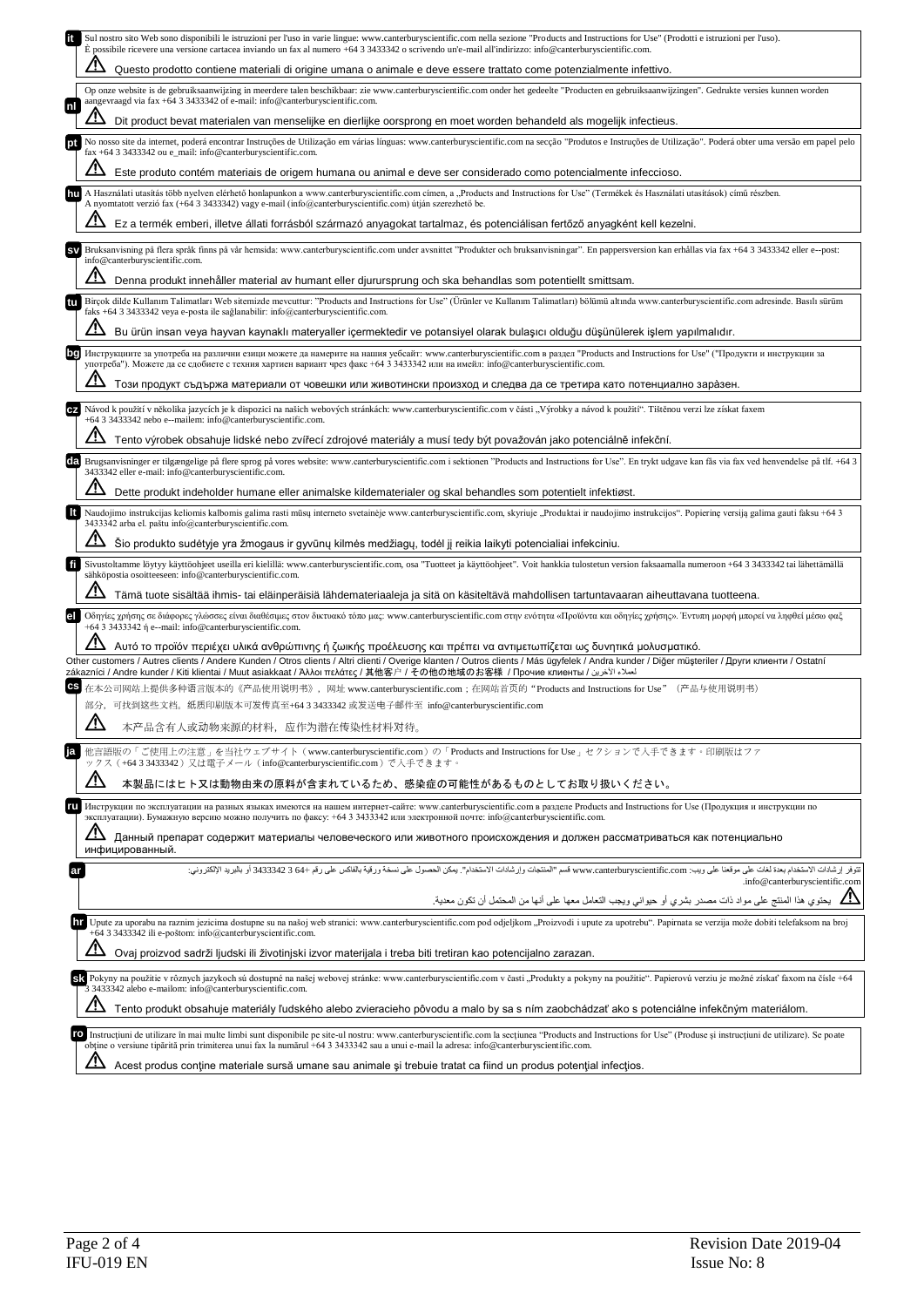# **Description and Intended Use**

The extendSURE™ Haemoglobin A1c liquid controls CONTROL are prepared from human blood and contain normal haemoglobin, preservatives and stabilizers. The controls are formulated to give enhanced stability.

The Level 2 control is produced by a process of controlled *in vitro* glycation of non-diabetic blood.

The controls are designed for use as quality control materials to monitor the accuracy and precision of laboratory testing procedures for HbA1c quantitation for the following assay types: ion exchange HPLC, immunoassay and enzymatic procedures. We For specific application in a particular assay refer to the analyser's operating manual. The control is not to be used as a calibrator.

Good laboratory practice dictates that a quality control program be established in all laboratories. This program consists of the routine assay of these controls by trained laboratory personnel and evaluation of the documented results against laboratory acceptable limits. If results are outside these limits re-run the control and investigate method parameters, environmental factors and techniques. If after re-running the control the result(s) continues to remain outside the acceptable limits, contact the manufacturer of the control for further control interpretation assistance.

Further good laboratory practice dictates that control samples and results be quarantined from patient samples and results.

#### **Clinical Application of Haemoglobin A1c Measurement**

The measurement of HbA1c is especially useful in the diabetic patient. Blood glucose levels fluctuate widely and instantaneous blood glucose testing does not reflect the averaged situation. The formation of HbA1c occurs slowly (about 0.05%/day) and continuously during the 120-day lifetime of the red cell. The measurement of HbA1c is useful to physicians as a long-term integral of blood glucose concentration and thus as a measure of the degree of control or self-management by the diabetic patient. However, each laboratory should determine a reference interval that corresponds to the characteristics of the population being tested. Each percentage point increase in HbA1c level corresponds to an increase in average blood glucose level of about 30 mg/dL or 1.7 mmol/L. As a general rule HbA1c levels above 10% represent poor diabetic control, whereas values between 6.5% and 7.5% are indicative of good control.

## **Kit Contents**

**REF** B12397

### **Description:**

- 12 vials of extendSURE™ Haemoglobin A1c liquid control Level 1 of 1.0 mL fill.
- 12 vials of extendSURE<sup>TM</sup> Haemoglobin A1c liquid control Level 2 of 1.0 mL fill.
- 1 Information Sheet.

• 3 Lot Specific Value Assignment Cards

## **Precautions**/**Warnings**

## **WARNING**



# F **Potentially Biohazardous Material**

Human red cells were used as a source material in the manufacture of the controls. Each unit was obtained from blood donors and tested by FDA accepted methods and found non reactive for Hepatitis B surface antigen, Anti-HCV, Anti-HIV 1 & 2 and Syphilis. No test method can offer complete assurance that the control containing human sourced materials will be absent of these and other infectious agents. Good laboratory practice dictates that all human source material should be considered potentially infectious and be handled with the same precautions used with patient specimens.

# **CAUTION**

- **Please READ through this INFORMATION SHEET before using the control materials.**
- **FOR** *IN VITRO* **DIAGNOSTIC IVD USE.**
- **SAFETY CLOTHING (glasses, gloves and laboratory coat) are RECOMMENDED when using these controls***.*
- **Discarded or spilt controls should be treated and disposed of as directed by your laboratory safety guidelines or by local ordinance.**
- **This PRODUCT CONTAINS a small amount of POTASSIUM CYANIDE. DO NOT INGEST.**
- **DO NOT USE CONTROLS BEYOND USE BY DATE and only use one control lot at a time.**
- **If there is evidence of MICROBIAL CONTAMINATION or BROWN DISCOLORATION or PRECIPITATION in the controls, discard the vial.**

## **Storage and Handling**

The product must be stored protected from light, preferably in the original box.

## l**Unopened**

The extendSURETM Haemoglobin A1c liquid unopened control vials should be stored in an upright position at 2-8°C. Controls can be used until the last day of the use by month  $\leq$  shown on the bottle and is stable for 30 months from the date of manufacture.

## l **Opened**

The extendSURETM Haemoglobin A1c liquid opened control vials should be stored in an upright position at 2-8°C. Once the controls are opened; they can be used for 30 days when stored tightly capped. The controls should not be frozen and thawed.

## **Control Procedure**

The extendSURETM Haemoglobin A1c liquid controls are ready for use and should be treated in the same manner as unknown patient specimens and run in accordance with the manufacturer's instructions accompanying the respective instrument/method. The controls exhibit column elution profiles comparable to patient whole blood haemolysates.